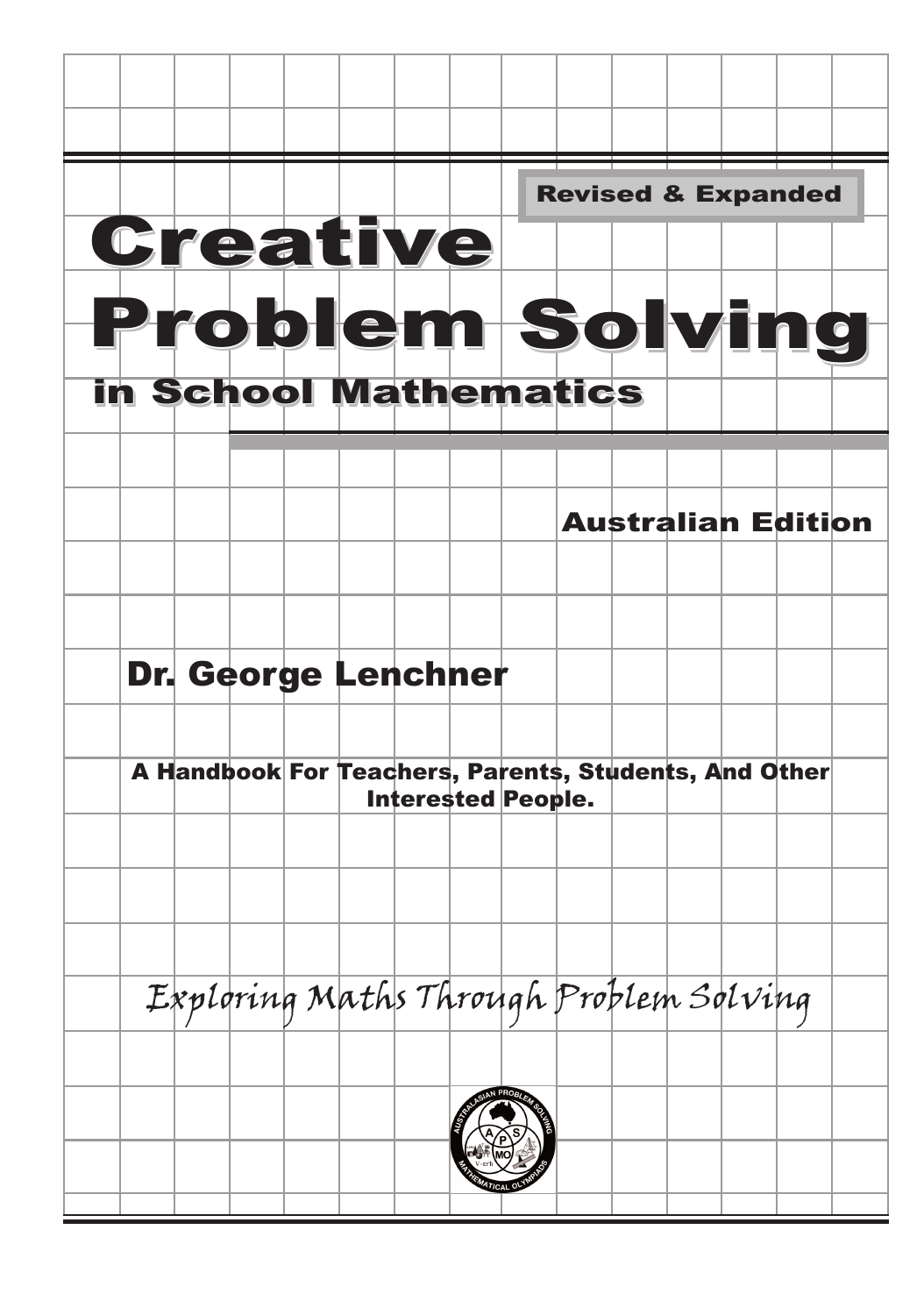# **Contents**

### **INTRODUCTION**

| $\mathcal{I}_{-}$    |                                                    |  |
|----------------------|----------------------------------------------------|--|
| 2.                   |                                                    |  |
| 3 <sub>1</sub>       |                                                    |  |
|                      |                                                    |  |
|                      |                                                    |  |
| 6.                   |                                                    |  |
|                      |                                                    |  |
|                      | <b>PART B. SOME PROBLEM SOLVING STRATEGIES  13</b> |  |
|                      |                                                    |  |
|                      |                                                    |  |
| 2 <sub>1</sub>       |                                                    |  |
| 3.                   |                                                    |  |
| 4                    |                                                    |  |
| 5.                   |                                                    |  |
| 6.                   |                                                    |  |
| 7 <sup>1</sup><br>8. |                                                    |  |
| 9.                   |                                                    |  |
|                      |                                                    |  |
| 10.                  |                                                    |  |
| 11.                  |                                                    |  |
|                      |                                                    |  |
|                      |                                                    |  |
| 1                    |                                                    |  |
| 2.                   |                                                    |  |
| 3.                   |                                                    |  |
| 4                    |                                                    |  |
| 5.                   |                                                    |  |
| 6.                   |                                                    |  |
| 7 <sub>1</sub>       |                                                    |  |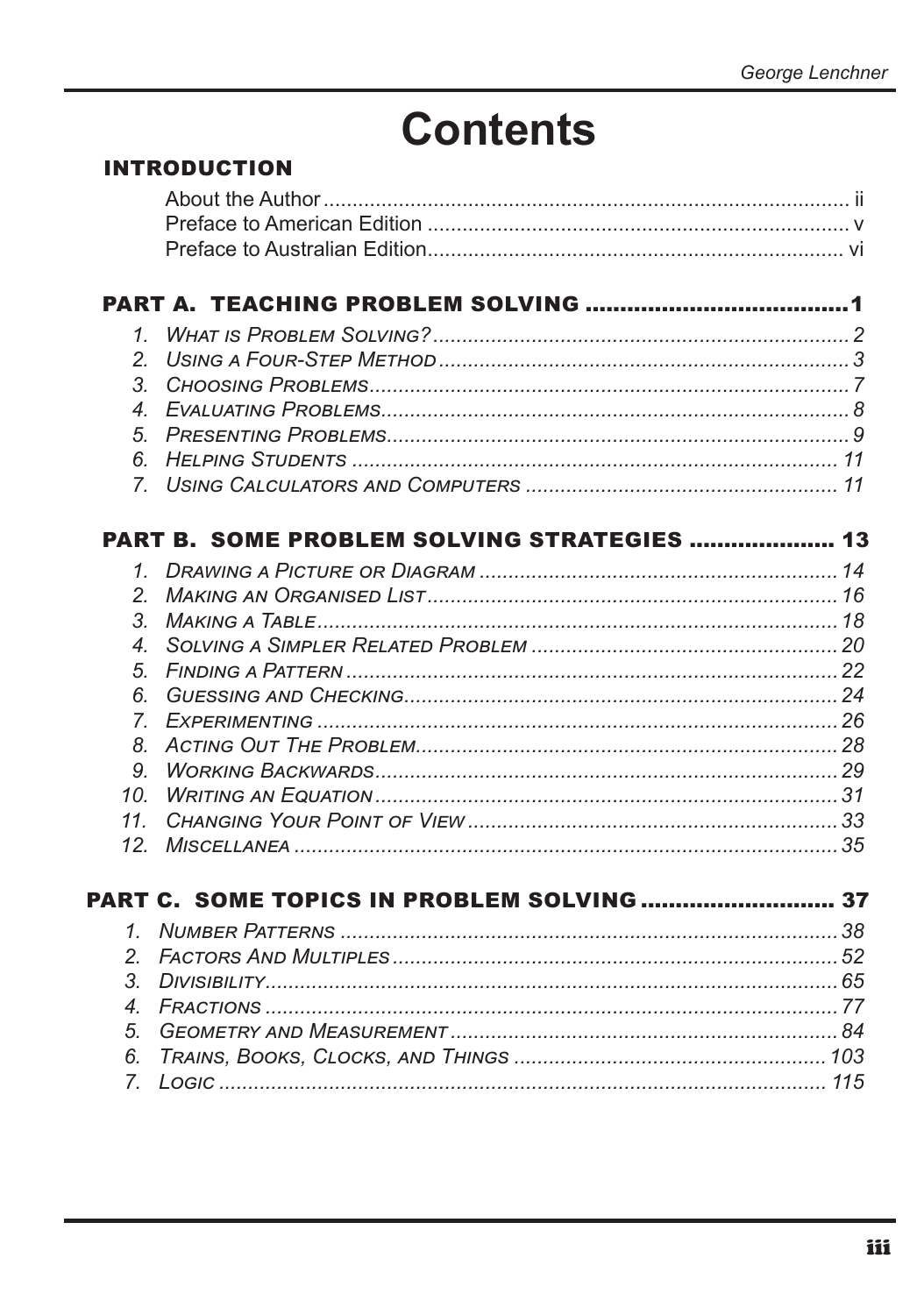### **SOLUTIONS**

|  | <b>PART D. SOLUTIONS TO PART A PROBLEMS  132</b> |  |  |  |
|--|--------------------------------------------------|--|--|--|
|  | <b>SOLUTIONS TO PART B PROBLEMS  134</b>         |  |  |  |
|  |                                                  |  |  |  |
|  |                                                  |  |  |  |
|  |                                                  |  |  |  |
|  |                                                  |  |  |  |
|  |                                                  |  |  |  |
|  |                                                  |  |  |  |
|  |                                                  |  |  |  |
|  |                                                  |  |  |  |
|  |                                                  |  |  |  |
|  |                                                  |  |  |  |
|  |                                                  |  |  |  |
|  |                                                  |  |  |  |
|  |                                                  |  |  |  |
|  | PART E. SOLUTIONS TO PART C PROBLEMS 150         |  |  |  |
|  |                                                  |  |  |  |
|  |                                                  |  |  |  |
|  |                                                  |  |  |  |
|  |                                                  |  |  |  |
|  |                                                  |  |  |  |
|  |                                                  |  |  |  |
|  |                                                  |  |  |  |
|  |                                                  |  |  |  |
|  |                                                  |  |  |  |
|  |                                                  |  |  |  |
|  |                                                  |  |  |  |
|  |                                                  |  |  |  |
|  |                                                  |  |  |  |
|  |                                                  |  |  |  |
|  |                                                  |  |  |  |
|  |                                                  |  |  |  |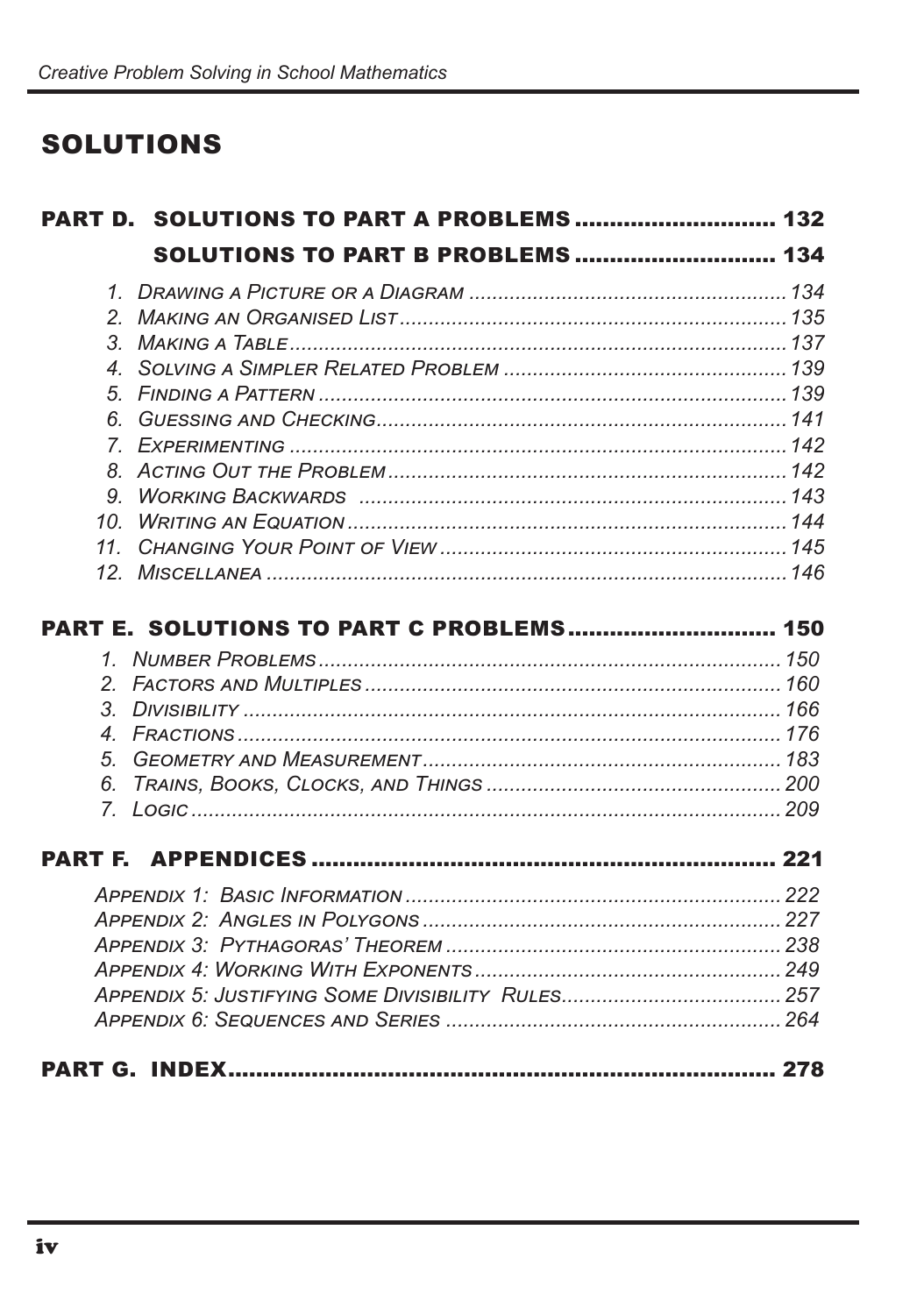### Preface to Australian Edition

Australasian Problem Solving Mathematical Olympiads (APSMO) Inc has been offering Mathematical Olympiads based on Dr Lenchner's model to schools throughout Australia, New Zealand and surrounding countries since 1987. The annual interschool Olympiads are held five times a year between May and September.

We take this opportunity to thank Dr Lenchner for his permission to reprint this revised and expanded version of his excellent text with modifications specific to Australian education.

This text is identical to Dr Lenchner's original text with the following modifications:

- Australian spelling.
- Changes in nomenclature such as imperial to decimal measurements, American coinage to Australian coinage. (Note : We have continued to use 1c and 2c coins although they are no longer in use in Australia).
- The sample questions remain true to the original, however, in certain situations they have been modified to reflect Australian standards. All care has been taken to ensure that the purpose and solution methods remain unchanged.

Thank you to Dr Anne Prescott, senior lecturer in primary and secondary mathematics education at the University of Technology, Sydney, for her valuable assistance in reviewing the alterations and ensuring that the text is correct and suitable for Australian students.

Jonathan Phegan Executive Director Australasian Problem Solving Mathematical Olympiads (APSMO) Inc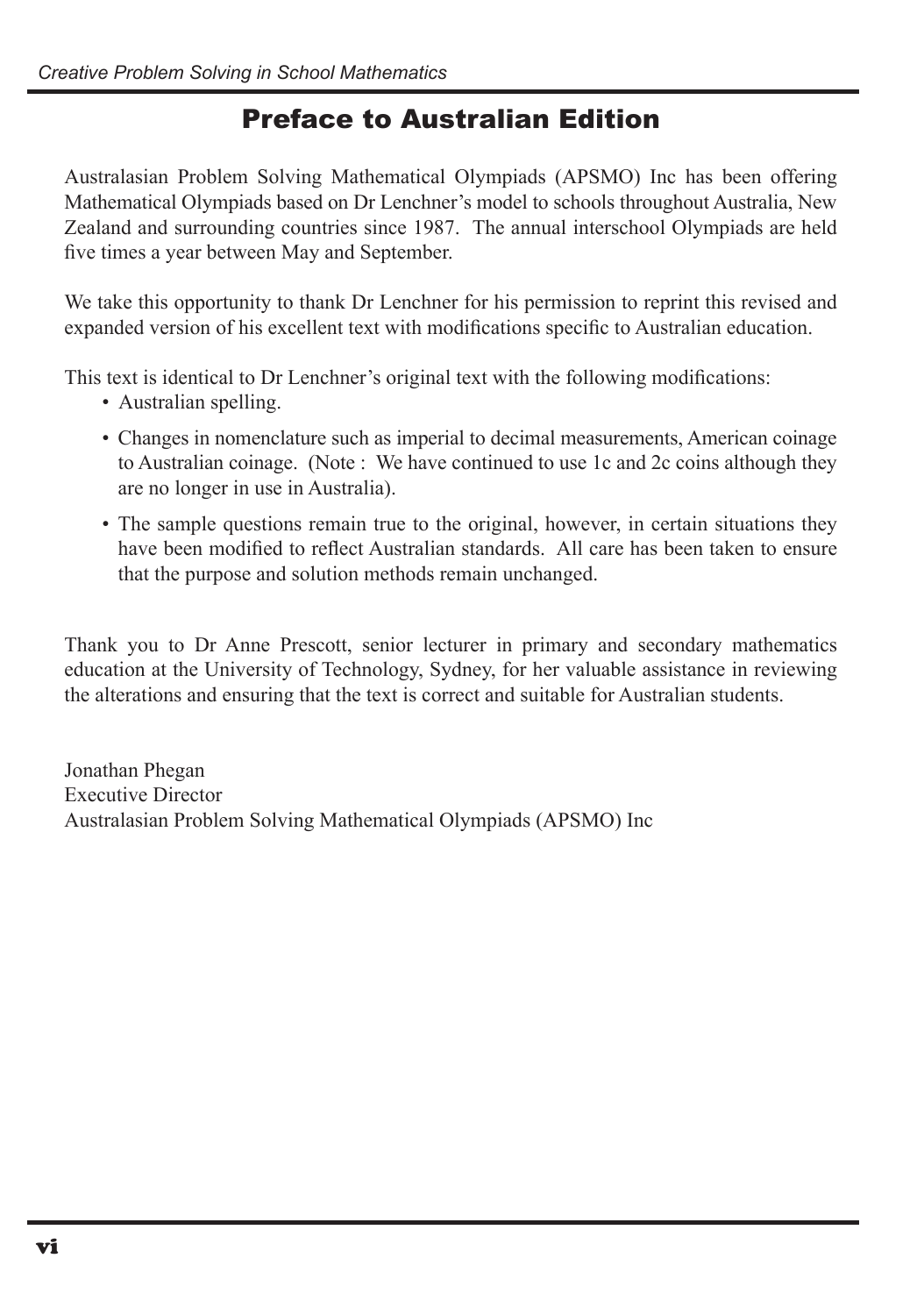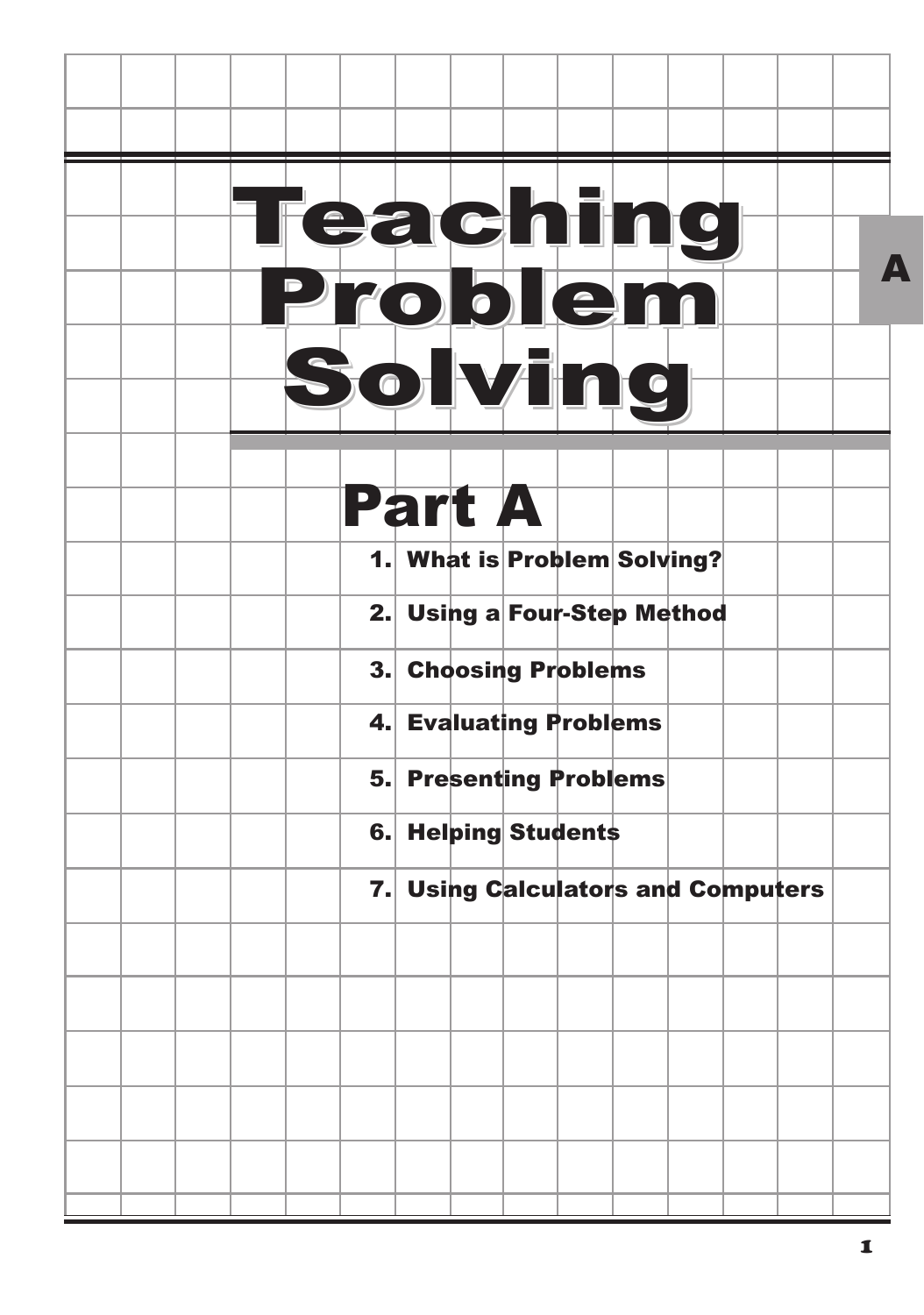$\boldsymbol{\Lambda}$ 



## 1. What is Problem Solving?

It seems that everyone concerned with mathematics education today talks about problem solving. Professional organisations recommend that problem solving becomes the focus of school mathematics; curriculum guides list problem solving skills as key objectives at all levels; and it is difficult to find a meeting of educators that doesn't have at least one problem solving session on its agenda. However, we should be careful not to think of this interest in problem solving as just another "bandwagon." The ultimate goal of school mathematics at all times is to develop in our students the ability to solve problems.

Some teachers believe that the ability to solve problems develops automatically from mastery of computational skills. This is not necessarily true. Problem solving is itself a skill that needs to be taught, and mathematics teachers must make a special effort to do so.

Since we will be using the word "problem" repeatedly, let's begin by agreeing on its meaning. Any mathematical task can be classified as either an exercise or a problem. An **exercise** is a task for which a procedure for solving is already known; frequently an exercise can be solved by the direct application of one or more computational procedures. A **problem**  is more complex because the strategy for solving may not be immediately apparent; solving a problem requires some degree of creativity or originality on the part of the problem solver.

Let's look at an example: Suppose you are talking with your class about a collection of coins that consists of three 5c coins, two 10c coins, and one 20c coin. Before continuing, pause a moment to jot down some questions you might ask. Did you list any of the following?

- 1. How many coins are in the collection?
- 2. What is the total value of the collection in cents? in dollars?
- 3. Which of the sets of different types of coins has the greatest value? the least value?
- 4. How many different amounts of money can be made using one or more coins from this collection?
- 5. How many different combinations of one or more coins can be made using the coins in this collection?
- 6. How many other combinations of 5c, 10c, and 20c coins have the same value as the given collection?

#### (*Solutions are on page 132.*)

Notice that the first three questions listed have a quality different from the last three in that they can be solved by simple inspection or by using a computational algorithm. We consider the first three to be exercises. For the last three, no routine process of solving is applicable; the person faced with these questions must determine an appropriate strategy for solving before actually proceeding to solve. We classify these questions as problems.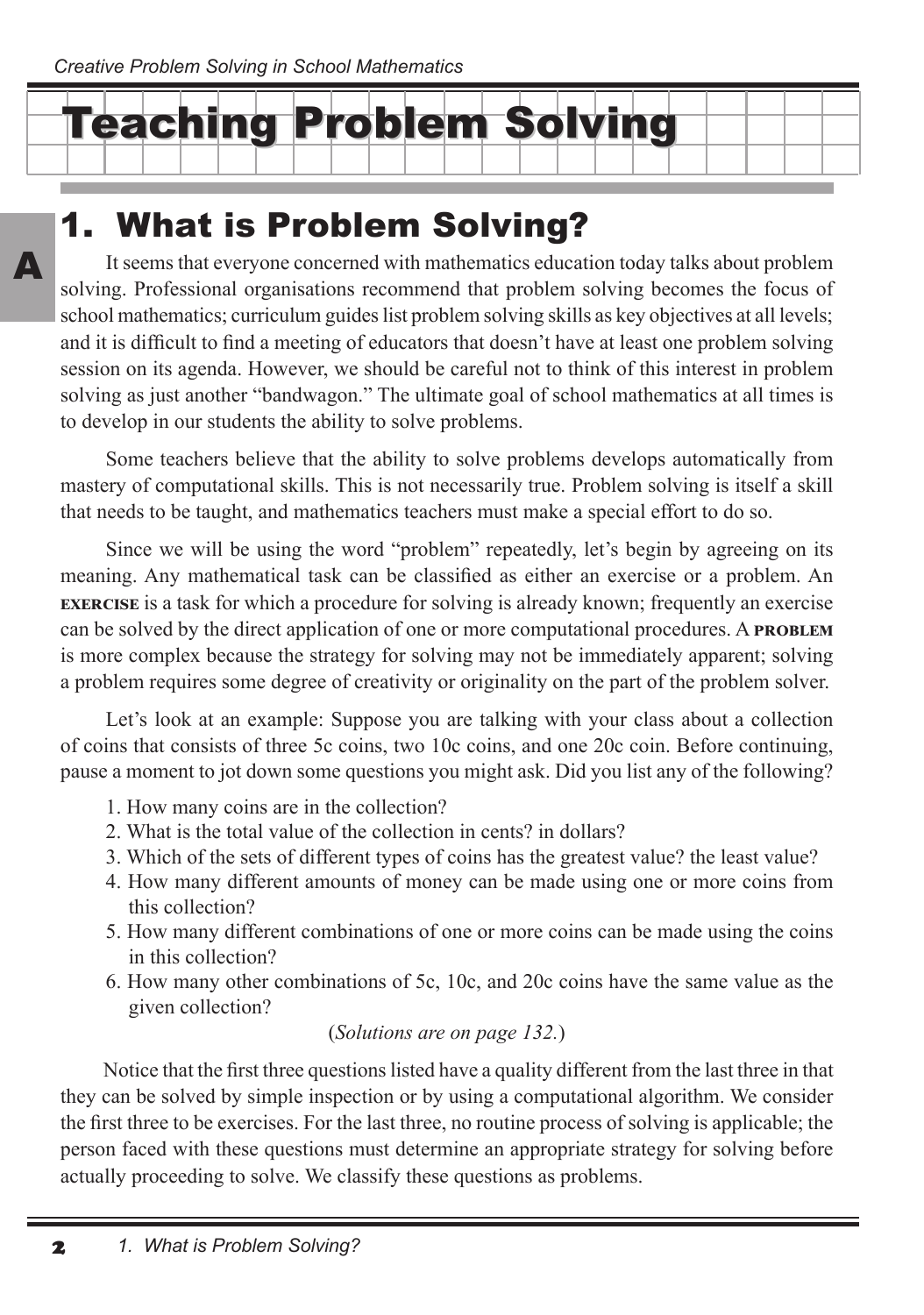

*If an answer and solution are given together, the answer itself is boldfaced, as in number 1 below.*

### **Drawing a Picture or Diagram** *Pages 14-15*

1. **4.**

D



The championship team will have to play four tournament games.



3. **20.** To obtain 4 pieces, the lumberjack needs to make only 3 cuts. Since 3 cuts take 12 minutes, each cut takes  $12 \div 3 = 4$  minutes.

To obtain 6 pieces, the lumberjack will have to make 5 cuts. Since each cut takes 4 minutes, 5 cuts will take  $5 \times 4 = 20$  minutes.



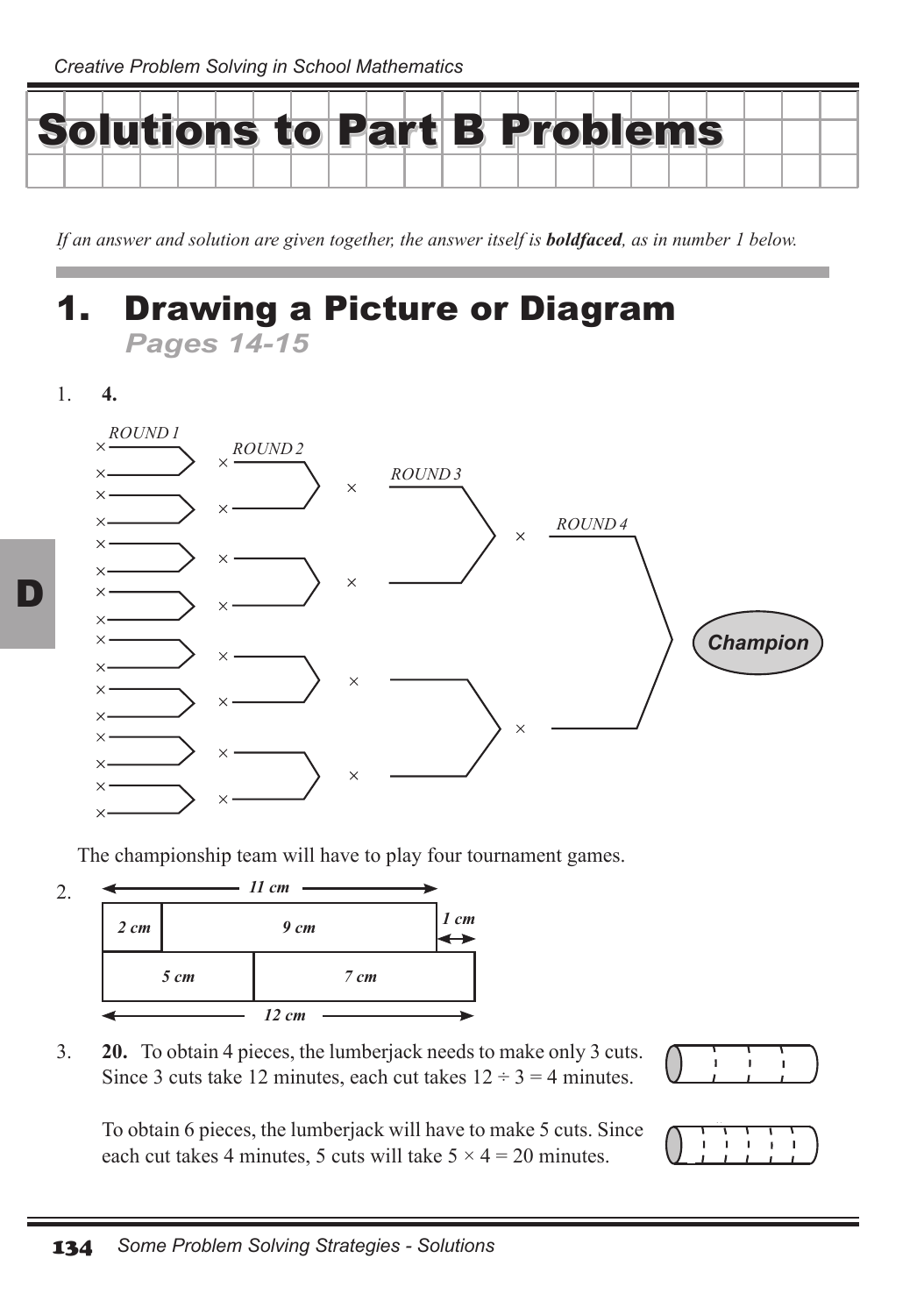- 4. (1) Fill the 9L container with water. Then empty as much of this water as possible into the 5L container, leaving 4 litres in the 9L container.
	- (2) Fill the 3L container from the 5L container, leaving 2 litres in the 5L container.
	- (3) Empty the 3 litres of water in the 3L container into the 9L container for a total of  $3 + 4 = 7$ litres.
- 5. **9.** The least number of tacks you need is 9, as shown at the right.
- 6. **4.** Refer to the layout of the tournament. For easy reference, competitors are numbered from 1 to 9.





QT



Either player #7 or #8 would be the champion in this case. If any other player were the champion, that player would have played just 3 games. The maximum that a champion would have to play is 4 games.

# 2. Making an Organised List

*Pages 16-17*

1. **7.**

| <b>3 Darts Hit</b><br><b>Bull's Eye</b> | 2 Darts Hit<br><b>Bull's Eye</b> | 1 Dart Hit<br><b>Bull's Eve</b> | 0 Darts Hit<br><b>Bull's Eve</b> |
|-----------------------------------------|----------------------------------|---------------------------------|----------------------------------|
| $7 + 7 + 7 = 21$                        | $7 + 7 + 5 = 19$                 | $7 + 5 + 5 = 17$                | $5 + 5 + 5 = 15$                 |
|                                         | $7 + 7 + 3 = 17$                 | $7 + 5 + 3 = 15$                | $5 + 5 + 3 = 13$                 |
|                                         |                                  | $7 + 3 + 3 = 13$                | $5 + 3 + 3 = 11$                 |
|                                         |                                  |                                 | $3 + 3 + 3 = 9$                  |

Seven different point totals are possible: 21, 19, 17, 15, 13, 11, and 9.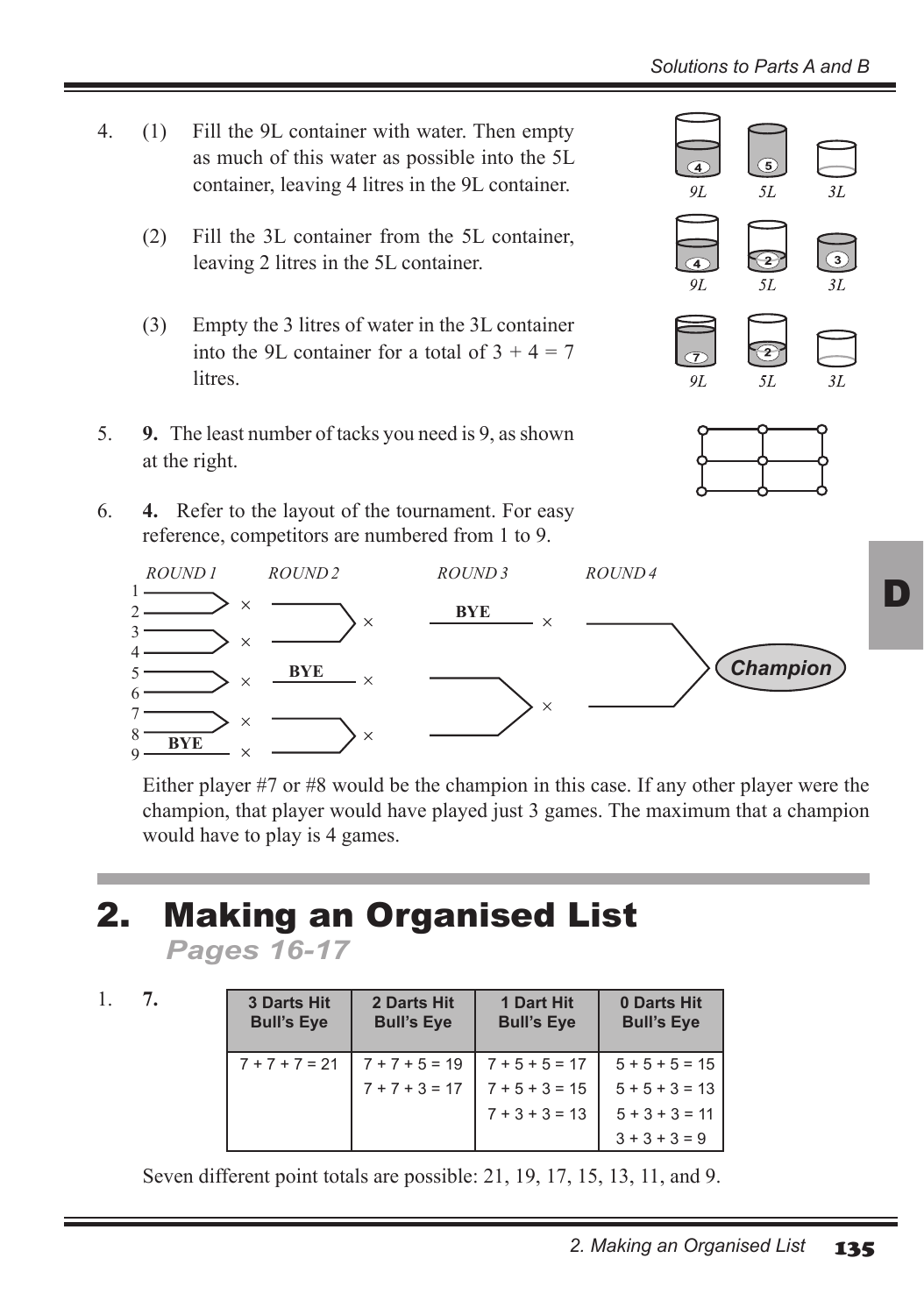### Index

*Boldfaced italicised listings indicate definitions.*

A Acting out the problem 28-29 Addition patterns 38-41 Age problems 33, 54 Algebra, use of 31-33, 92-94, 212-216, 237, 240, 248, 249, 258-260, 265-272 Alphametrics *see Cryptarithms* Angles 227-237 exterior 229-230, 233, 236-237 in pentagons 228 in polygons 228-229, 237 in quadrilaterals 227-228 in star-figures 233 in triangles 227, 228 Area *225* formulae 225 of circles 98-100, 225 of rectangles and squares 96-100, 225 Arithmetic sequence *39*, *264***,** 38-41, 264-265 series *266*, 22-23, 49-51, 266-268 Average *224* B Backwards, working 29-31 Basic information 222-226 Book problems *see Digit problems* C Calculators, use of 11 Calendar problems 23, 41, 67 Card Trick Problem, the 52-56 Carrying out the plan 3, 4-5 Certainty problems 118-120 Census Taker Problem, the 54 Chalkboard, use of 9 Characteristics of good problems 8 Chessboard Problem, the 84-86, 114 Chicken-Cow Problem, the 18-19 Choosing problems 7 Circles area *225*, 98-100

circumference *225*, 94-96 regions 90-91 Clock Problems 109-110 Coin problems 2, 19, 33, 36 Combinatorics and Probability *118*, 16-19, 36 Combined divisibility tests 74-76 Completely factored *224*, 54-62 Composite numbers *224* Complex fractions *223*, 79-81 Congruent figures *225* Consecutive numbers 33, 56, 65, 69 Consecutive unit fractions 78-79 Counterfeit Coin Problem, the 36 Creating problems 7 Cryptarithms 115-118 D Definitions, basic 222-226 Diagonals and chords *230*, 22-23, 34, 112-114, 230-231, 237 Diagrams drawing 14-15 tree *17*, 55, 58, 62, 112 Venn *120*, 120-123 Dice problems 18-19, 36 Digit problems *222*, 65, 69-75, 105-107, 115- 118 Divisibility *65*, *224*, 65-76, 257-263 combined 74-76 principles 67-68, 75-76, 257 tests of divisibility for 2 65-66, 69, 74-75, 257 for 3 70-71, 74, 259 for 4 69, 74, 257 for 5 65-66, 74, 257 for 7, 11, and 13 75-76 for 8 68-69, 75, 257 for 9 70-71, 74-75, 258-259 for 10 65-66 for 11 71-76, 259 for 16 68-69 for 100 65-66 for powers of 2 68-69, 257

G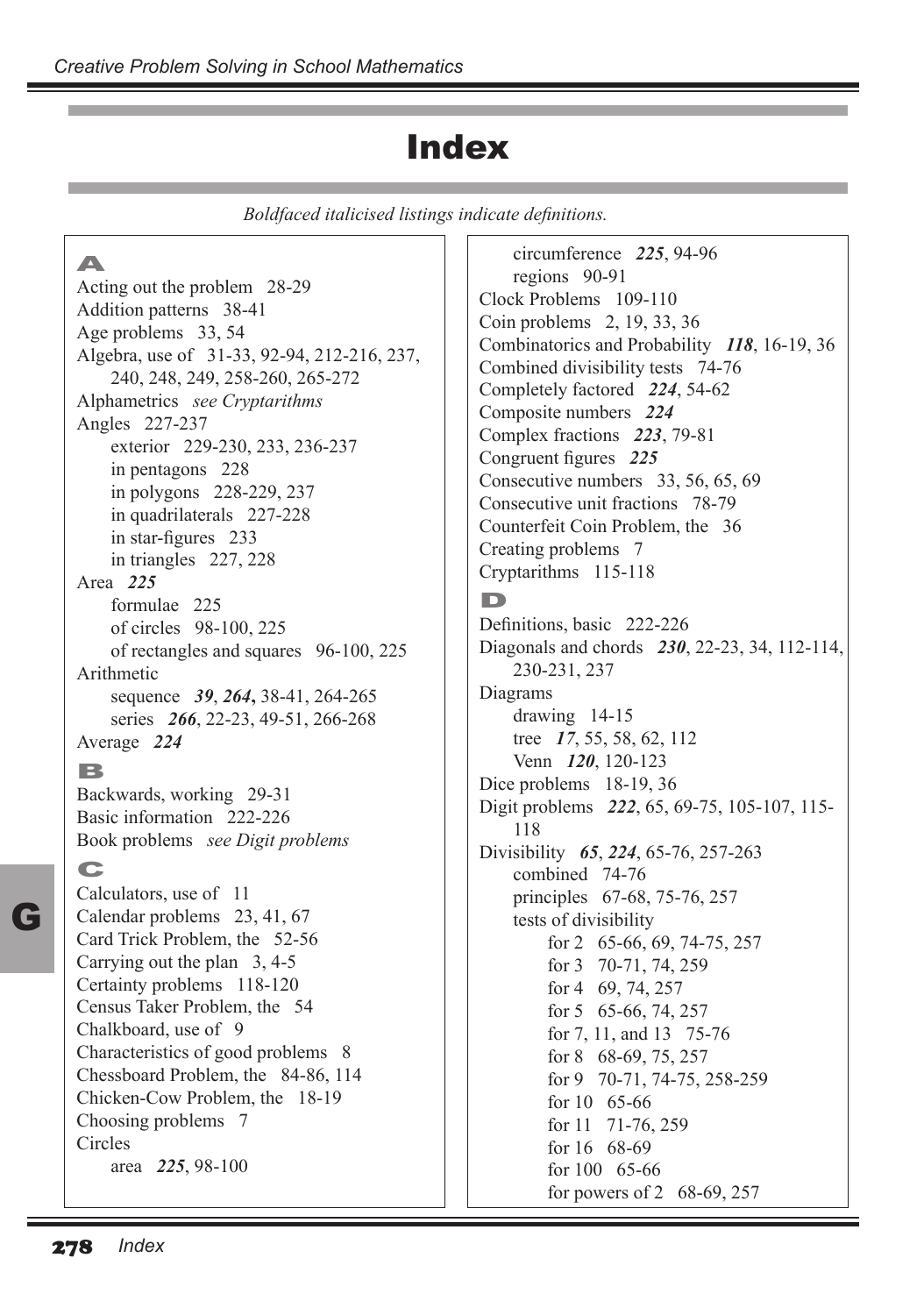for powers of 10 66 Divisions producing same remainder 58-60, 252-253, 260-261 Dominoes 17, 101-102 Drawing a picture or diagram 14-15 Duplicated sheets, use of 10 E Elapsed time 109-110 Ellipsis, Use of 222 Equation, writing a 31-33, 92-94, 121-123, 237, 240, 248, 249, 258-260, 265-272 Euclid's algorithm 58-60 Evaluating problems 8 Even numbers 66 Even-place digits 73, 259 Exercise vs. problem *2* Experimenting 26-27 Exponents *249*, *see Powers* Exponential form *249* Extended finite fractions 81-82 Extending problems 8 F Factorial *56* Factor *52*, *224*, 52-64 completely *224*, 58-62 highest common (HCF) *57*, *224*, 57-60, 64 prime *54*, 54-56, 58, 76, 224 tree *17*, 55, 58, 62, 112 Farmer's Will Problem, the 83 Fermat's "Little" Theorem 252-253 Fibonnaci sequence 47-48 Figurate numbers 44-46 Finding a pattern 22-23 Flow chart 30-31 Formulae, geometric 225-226 Four 4s Problem, the 25 Four-step method of problem solving, 3-6 Fractional parts 82-83 Fractions *223*, 77-83 complex 79-81 extended finite 81-82 unit 77-79 G Gauss, Karl Friedrich 49-50 Geometric formulae 225-226

Geometric patterns 42-44

Geometric sequence *265*, 42-44, 265-266 terms of a *39*, 42-44, 265-266, 268-270 Geometric series *266*, 268-272 Goldbach's conjectures 57 Guess and check 24-25

#### H

Handshake Problem, the 111-113 Hexagonal numbers *46* Highest Common Factor (HCF) *57*, *224*, 57-60, 64 *How to Solve It* 3 I Indirect proof 237 L Language of a problem 3 Lead-digit of a number 222

List, make a 16-17, 57-58, 61, 88, 106, 111-114, 118 Logic problems 36, 124-129 Looking back 5-6 Lowest Common Multiple (LCM) *61*, *225*, 60-64

### M

Magic square 25 Mathematical cryptagrams *see Cryptarithms* Motion problems 103-105 Multiples *224*, 60-64 common 61 lowest common (LCM) *61*, *225*, 60-64 Multiplication patterns 42-44

#### N

Nets *35* Nonroutine word problems 7 Number bracelet 49 Number cubes 18, 20 Numbers even *66* Fibonnaci *47*, 48 figurate 44-46 forms of 222 hexagonal *46* odd *66* pentagonal *46* prime *54*, *224*, 54-62, 76 relatively *60*, *225*, 61, 239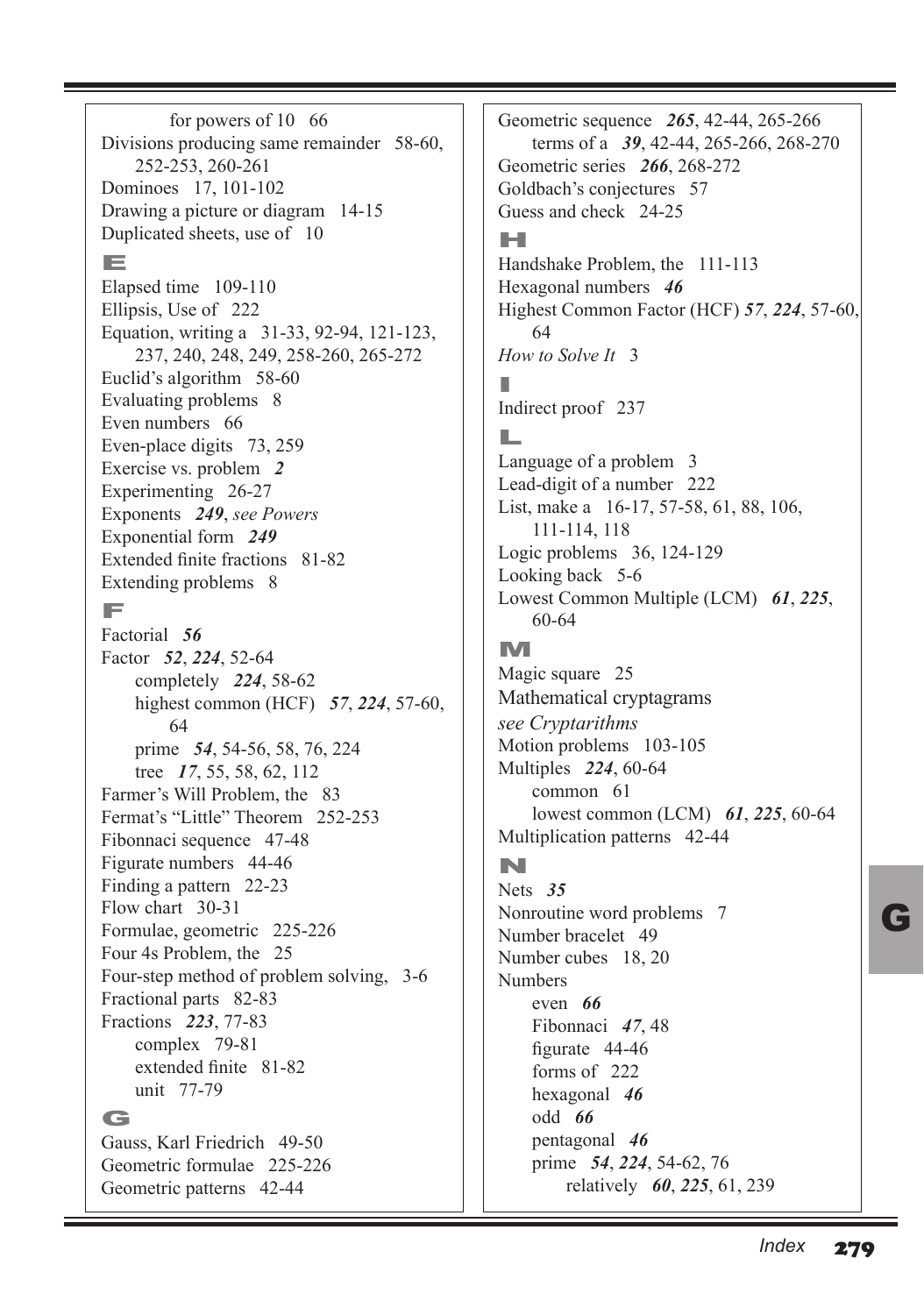| Numbers (cont.)                              | relatively $60, 225, 61, 239$              |  |  |
|----------------------------------------------|--------------------------------------------|--|--|
| rectangular 46                               | Prime Power Factorisation 54, 224, 54-62   |  |  |
| square see Perfect squares                   | Probability and combinatorics 16-19, 36    |  |  |
| triangular 45, 44-45, 111-114                | Problems <sub>2</sub>                      |  |  |
| $\bullet$                                    | age 33, 54                                 |  |  |
| Odd-place digits 73, 259                     | book 105-107                               |  |  |
| Oral presentation, use of 10                 | calendar 23, 41, 67                        |  |  |
| Order of a term of a sequence 39             | certainty 118-120                          |  |  |
| Order of a Pythagorean Triple 242, 239-245   | characteristics of good 8                  |  |  |
| Order of operations 81, 223                  | choosing 7                                 |  |  |
| Organised list, making an 16-17, 57-58, 61,  | chords and diagonals $22-23$ , 34, 112-114 |  |  |
| 88, 106, 111-114, 118                        | clock 109-110                              |  |  |
| Overhead projector, use of 9-10              | coin 2, 19, 33, 36                         |  |  |
| P                                            | creating 7                                 |  |  |
|                                              | evaluating 8                               |  |  |
| Parts, fractional 82-83                      | extending 5-6, 8                           |  |  |
| Pascal's Triangle 48                         | language of 3                              |  |  |
| Patterns                                     | logic 36, 124-129                          |  |  |
| addition 38-41                               | motion 103-105                             |  |  |
| and sums 49-51                               | nonroutine 7                               |  |  |
| finding $22-23$<br>multiplication 42-44      | presenting 9-10                            |  |  |
| unusual 46-49                                | routine word 7                             |  |  |
| Pentagonal Numbers 46                        | understanding 3                            |  |  |
| Pentominoes 102                              | vs. exercises 2                            |  |  |
| Perfect squares 53, 22, 45-47, 86, 238, 244, | work 107-109                               |  |  |
| 245, 248, 249                                | Problems, well-known                       |  |  |
| Perimeter 225, 92-94                         | Card Trick, the 52-56                      |  |  |
| Picture, drawing a 14-15                     | Census Taker, the 54                       |  |  |
| Plan, carrying out a 3, 4-5                  | Chessboard, the 84-86, 114                 |  |  |
| Planning how to solve a problem 4            | Chicken and Cow, 18-19                     |  |  |
| Point of view, changing your 33-34           | Counterfeit Coin, the 36                   |  |  |
| Polya, George 3                              | Farmer's Will, the 83                      |  |  |
| four step method 3-6                         | Four 4s, the 25                            |  |  |
| Polygon                                      | Handshake, the 111-113                     |  |  |
| angle measure of a 227-237                   | Magic Square, the 25                       |  |  |
| diagonals of a 230, 230-231, 237             | Pascal's Town 48                           |  |  |
| exterior angles of a 229-230, 233, 237       | Pythagorean                                |  |  |
| regular 225, 229, 237                        | Theorem 238-248                            |  |  |
| Powers 249, 249-256                          | triples 239, 239-245                       |  |  |
| dividing 250                                 | generating 240, 243-244                    |  |  |
| multiplying 249                              | infinitude of 244-245                      |  |  |
| powers of 251                                | nonprimitive 241-242                       |  |  |
| reading 249                                  | Primitive 239, 239-245                     |  |  |
| zero 43, 251                                 | order of 242-245                           |  |  |
| Presenting problems 9-10                     | R                                          |  |  |
| Prime numbers 54, 224, 54-62, 76, 239        | Reasonableness of answers 5                |  |  |
| factors 54, 54-62, 76, 224                   |                                            |  |  |
|                                              |                                            |  |  |

G